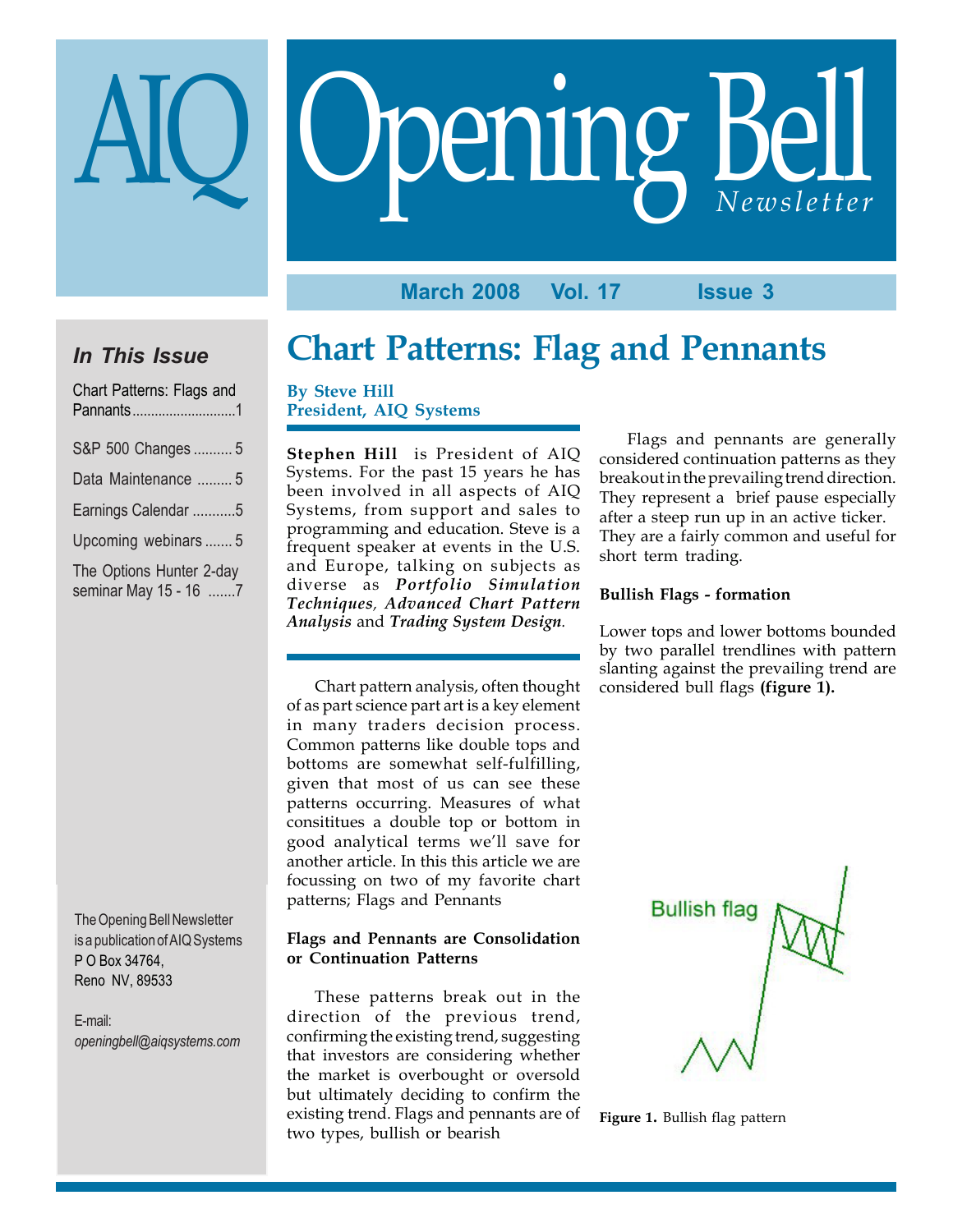#### AIQ Opening Bell

#### **Bearish Flags - formation**

bounded by two parallel trendlines<br>with pattern slanting against the Higher tops and higher bottoms bounded by two parallel trendlines prevailing trend are considered bear flags. **(figure 2).**

**Bearish flag** 

**Figure 2.** Bearish flag pattern

#### **Elements of bullish flags**

• A rapid and steep price rise of around 20% from bottom of the pole to top.

Decreasing volume during the formation of the flag.

• Breakout occurs to the upside with resumption of increase volume levels.

## **AIQ Opening Bell Newsletter**

P.O. Box 34764, Reno, NV 89533

AIQ Opening Bell does not intend to make trading recommendations, nor do we publish, keep or claim any track records. It is designed as a serious tool to aid investors in their trading decisions through the use of AIQ software and an increased familiarity with technical indicators and trading strategies. AIQ reserves the right to use or edit submissions.

While the information in this newsletter is believed to be reliable, accuracy cannot be guaranteed. Past performance does not guarantee future results.

**© 1992-2008, AIQ Systems**



**Figure 3.** Whole Foods Market, Inc (WFMI) bullish flag

• Flag length excluding the pole should be around 10 days, can be less but not more than 20 days.

Bulkowski noted that the high and tight flag performed best. (*source* Encyclodpedia of Chart Patterns by Thomas Bulkowski).

Some 25% of the patterns are around 20% from top of the pole to horizontal notes Markos Katsanos. (*source* Measuring Flags & Pennants: Technical Analysis of Stocks and formation of the flag. Commodities vol 23 no 4)

**Figure 3** shows WFMI classic bullish flag breakout on increased volume note the pole length is 20% + of the price action and the diminishing volume on the flag.

#### **Elements of bearish flags**

• A rapid and steep price decline of bottom.

• Decreasing volume during the

79.36

Whole Foods Market Inc (Daily)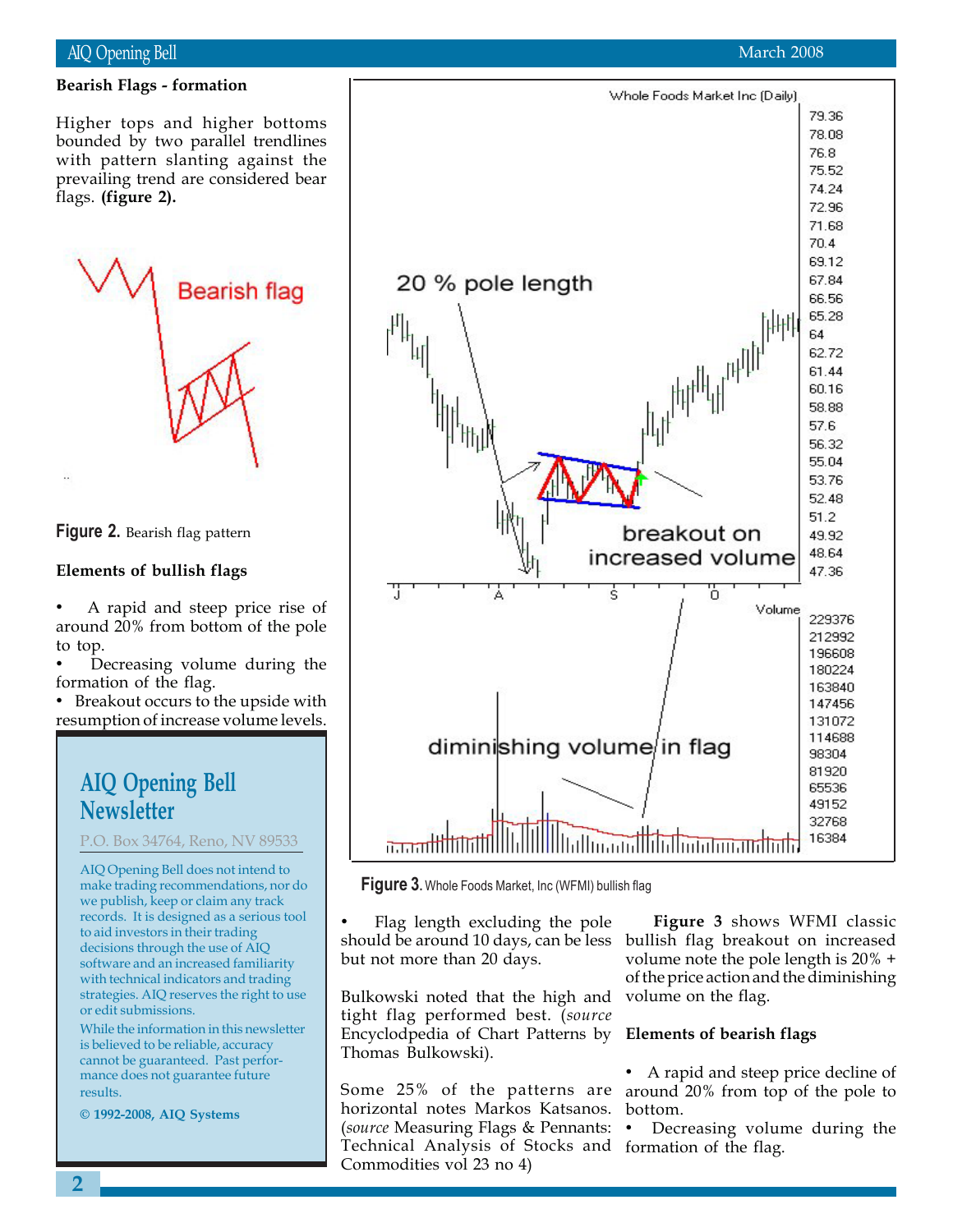#### March 2008



**Figure 4.** Monster Worldwide (MNST) bearish flag

• Breakout occurs to the downside with resumption of increase volume levels.

• Flag length excluding the pole should be around 10 days, can be less but not more than 20 days.

**Figure 4** shows MNST classic bearish flag breakout on increased volume note the pole length is 20% + of the price action and the diminishing volume on the flag.

## **Bullish Pennants - formation**

Pennants look very much like symmetrical triangles, on the end of a pole, typically they are smaller in size and duration **(figure 5).**

#### **Bearish Pennants - formation**

An upside down bullish pennant, the triangle is at the bottom of the pole. **(figure 6).**



**Figure 6.** Bearish pennant pattern

#### **Elements of bullish pennants**

• A rapid and steep price rise of around 20% from bottom of the pole to top.

• Decreasing volume during the formation of the pennant.

• Pennants look like symmetrical triangles on a pole, price action is converging.

• Diminishing volume as pennant forms.

Breakout to the upside with resumption of volume levels.

• Pennant length excluding the pole should be around 10 days, can be less but not more than 20 days.

**Figure 7** shows CDW classic bullish pennant breakout on increased volume.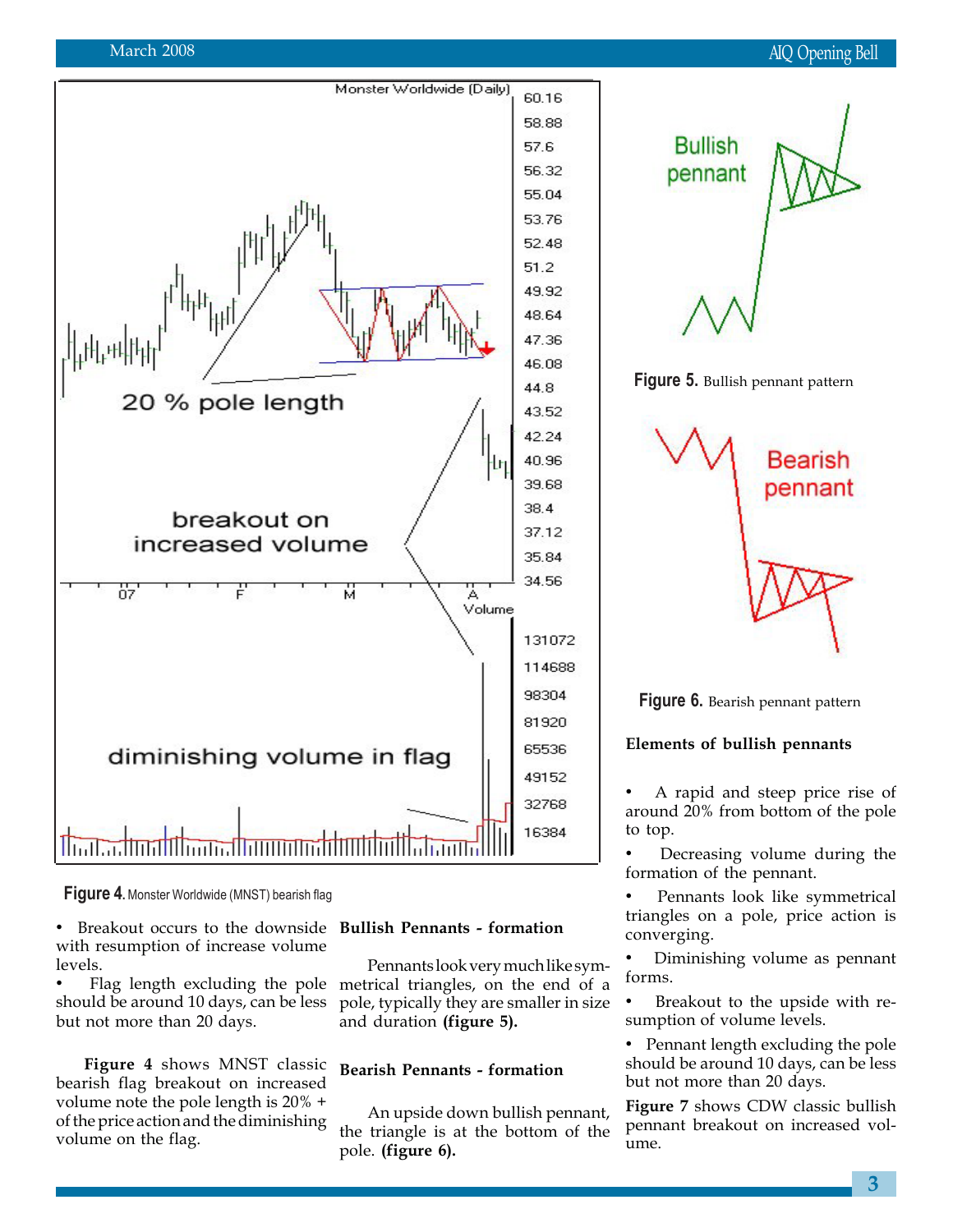

**How do you trade flags and pennants?**

Katsanos study of Flags and pennants revealed that the average breakout was  $45\%$  over an average period of 11 days. Bulkowski noted a 63% average gain. to trade these breakouts, set tight stops at low of day before breakout and use trailing stops once breakout occurs.

Target prices are more difficult to predict as these are continuation patterns, but after 11 days you are beyond the average move in days.

#### **AIQ tip**

Once a breakout occurs, use AIQ space on right of the chart (rtalerts only) and advance 11 days into the future. Draw a trendline parallel to the pole trend from the breakout point.

#### **AIQ Chart Pattern Recognition**

AIQ Chart Pattern Recognition add-on module to AIQ TradingExpert Pro is an automated chart pattern detection service that automatically identifies technical chart patterns in price charts. This service identifies dozens of new chart patterns every day across many markets, providing a trader with a host of new trading opportunities that would otherwise go undetected. Patterns are also stored historically for back testing.

More info at

**http://www.aiqsystems.com/chartpatterns.htm**

Signup now for \$20/mo. at

**http://aiqsystems.com/store/page14.html**

**Figure 7.** CDW Computer Centers (CDW) bullish pennant

#### **Elements of bearish pennants**

- A rapid and steep price drop of around 20% from top of the pole to bottom.
- Decreasing volume during the formation of the pennant.

triangles on a pole, price action is should be around 10 days, can be less converging.

• Diminishing volume as pennant forms.

Breakout to the downside with resumption of volume levels.

• Pennants look like symmetrical • Pennant length excluding the pole but not more than 20 days.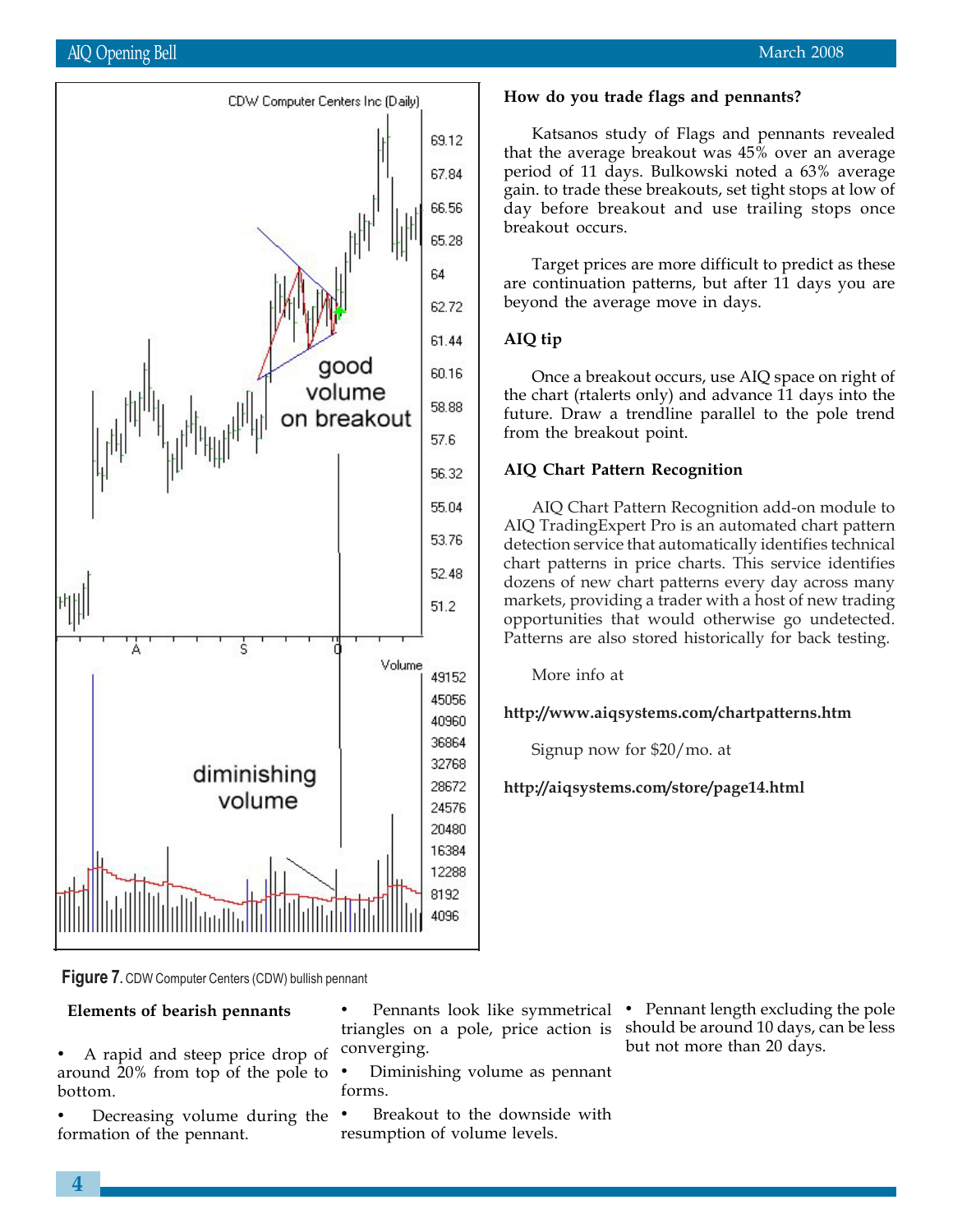#### **AIQ Webinars 2008**

# **Pairs Trading: Reducing Risks in an Uncertain Market**

## **Presented by Steve Palmquist a live web seminar April 2nd at 1:00pm Eastern.**

Drawing on his 20 years experience as a full time trader, this webinar provides specific trading tips and techniques to improve results and new information and trading setups based on current market activity. Specific topics are geared to the current action in the market and include:



- Ö Pairing long and short trades in specific market conditions can reduce risks and generate profits.
- Ö Specific stock patterns to look for when pairing trades to hedge against market volatility.
- Ö Setting stop loss points.
- Ö Setting profit targets.
- Ö Best type of orders for managing trades.
- Ö Determining appropriate position sizing.
- Ö Using trade entry risk strategy to prioritize setups.
- Ö How to reduce risks and improve profits by selecting entry points.
- Ö How to find suitable pairing setups using EDS.

# Sign up now and take advantage of a special discount price only \$129

### **http://www.aiqsystems.com/stevepairstrading.htm**

| <b>STOCK DATA MAINTENANCE</b>                                                                                                                                                                                                                                             | <b>MARCH EARNINGS CALENDAR</b>                                                                                                                                                                                                                                                                                                                     |
|---------------------------------------------------------------------------------------------------------------------------------------------------------------------------------------------------------------------------------------------------------------------------|----------------------------------------------------------------------------------------------------------------------------------------------------------------------------------------------------------------------------------------------------------------------------------------------------------------------------------------------------|
| The following table shows stock splits:<br><b>Stock</b><br>Ticker<br><b>Split</b><br>Approx. Date                                                                                                                                                                         | The following table shows some<br>major stocks earnings dates                                                                                                                                                                                                                                                                                      |
| CIR<br>02/04/08<br>Corus Entertainment<br>2:1<br><b>MCRS</b><br>Micros Systems<br>2:1<br>02/04/08<br><b>Public Service</b><br>02/04/08<br><b>PEG</b><br>2:1<br>JA Solar<br><b>JASO</b><br>3:1<br>02/07/08<br>Woodward Governor WGOV<br>02/14/08<br>2:1<br>S&P 500 Changes | Ticker<br><b>Stock</b><br>Time<br>Date<br>3Com<br><b>COMS</b><br>03/24/08<br>After Mkt<br>Before Mkt 03/24/08<br>Walgreen<br><b>WAG</b><br>03/26/08<br>Deutsche Bank<br>not avail<br>DB<br>Before Mkt 03/27/08<br>ConAgra Foods<br>CAG<br>Texas Industries<br>03/27/08<br>TXI<br>not avail<br>Before Mkt 03/27/08<br>Williams Sonoma<br><b>WSM</b> |
| <b>Changes to the S&amp;P 500 Index</b><br>No changes<br>AIQ updates the S&P 500 groups and sectors on a<br>regular basis, to find out more visit                                                                                                                         |                                                                                                                                                                                                                                                                                                                                                    |
| http://www.aiqsystems.com/lists.htm                                                                                                                                                                                                                                       | 5                                                                                                                                                                                                                                                                                                                                                  |